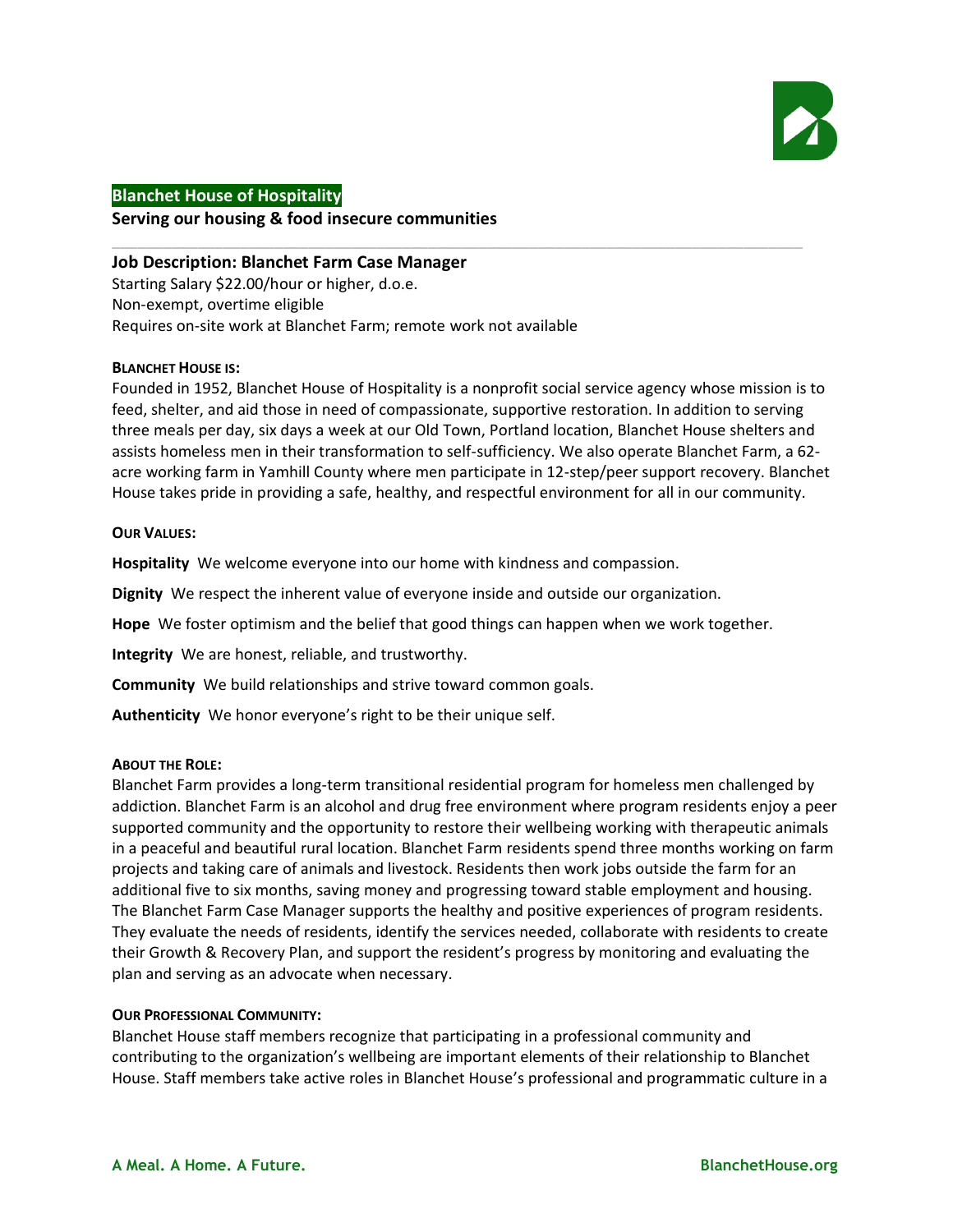

variety of ways in addition to their essential responsibilities. They advance the Blanchet House Mission, our core values, and our commitment to be a house of hospitality.

Blanchet House staff members represent Blanchet House with distinction, acting with the highest degree of professionalism and integrity. They value compassion and respect for the dignity of others in their work; and they promote the safe, healthy, and friendly experiences of all Blanchet House community members. They respect and maintain appropriate personal and professional boundaries.

Blanchet House staff members develop and promote professional, collaborative, and collegial relationships to the benefit of one another, our organization, and the communities we serve. Staff members exhibit a growth mindset about best practices and work toward professional goals and growth. This requires interacting effectively with people from different cultures and with different perspectives and experiences. They learn from and build on diverse cultural and community perspectives and experiences. They are open to learning how unconscious bias may affect how we interact with individuals representing a variety of cultural, ethnic, language and life experiences.

## **YOUR STRENGTHS:**

- Able to work with, direct, and serve others experiencing complex issues with compassion and respect for their inherent dignity.
- Able to work effectively in a trauma-informed environment and with individuals in a recovery and self-improvement program.
- Cultural competence, to understand and value clients' unique perspectives, experiences, and histories.
- Exceptional listening skills, to understand what clients need and develop an effective plan.
- Flexible and collaborative with an ability reach consensus and respect differing points of view.
- Able to exercise sound independent judgment and initiate/complete tasks with minimal supervision.
- Organization and time management, to prioritize and work on multiple projects to completion.
- Able to solve problems and navigate challenges successfully.
- Exceptional written and verbal communication skills, to present a care plan to clients so they understand fully and to advocate for clients with community partners and services.
- Excellent attention to detail and the need for precision and diligence in your work.
- Strong sense of responsibility, commitment, and follow through. You are reliable.
- Excellent interpersonal skills including exhibiting a positive, supportive, and friendly attitude.
- Capable of keeping sensitive, personal, and confidential information private.
- Willing to learn new things and keep an open mind.

# **THE POSITION**

## **DAY-TO-DAY:**

- Join with Blanchet Farm staff to promote a safe, healthy, and positive culture and community.
- Collaborate with Blanchet Farm staff on admissions and exit decisions; conduct phone screens and intakes; and support resident exits and transitions.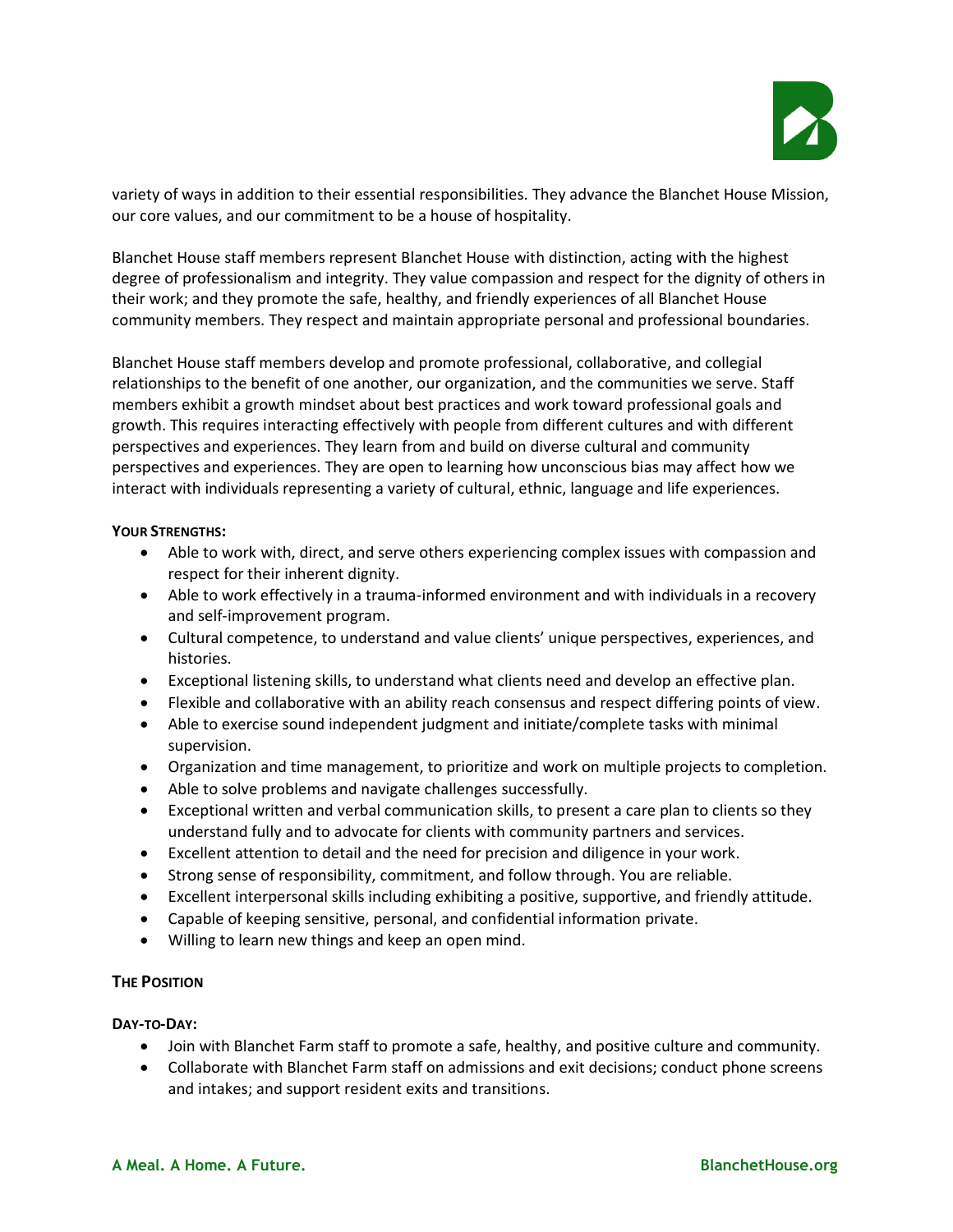

- Partner with and guide Blanchet Farm residents to create their Growth & Recovery Plans.
- Provide individualized case management for Blanchet Farm residents, including:
	- o Crisis intervention services.
	- $\circ$  Supporting residents in their goals for self-sufficiency and growth as stated in their Growth & Recovery Plans (i.e., budgeting, financial empowerment, career and employment, physical and mental health, parenting education, etc.).
	- o Assistance with pending civil or criminal matters.
	- $\circ$  Accompaniment to appointments or meetings with a variety of service providers, providing transportation to residents in personal or Blanchet Farm vehicle if needed.
	- $\circ$  Assisting with referrals, system navigation, and resource gathering, serving as an advocate for residents' needs.
- Assist resident access to viable and stable housing and employment, training, or education opportunities to promote successful transitions from the program.
- Create and lead projects and activities for Blanchet Farm residents that are engaging, foster positive experiences, and promote healthy growth.
- Promote a sober, drug & alcohol free environment including assisting with urinalysis and breathalyzer screenings.
- Maintain resident/client files including progress notes and other records.
- Meet weekly or as needed with clients along with other referral sources when applicable.

## **BIG PICTURE OPERATIONS:**

- Build relationships and rapport with Blancher Farm residents and foster community building.
- Work to establish effective, positive, and ongoing relationships with community partners and resource providers.
- Represent Blanchet Farm at community meetings, speaking engagements and educational trainings as requested.
- Participate in staff and committee meetings, Blanchet House's culture and community, and the day-to-day services of the organization.
- Help to maintain Blanchet House/Blanchet Farm policies, procedures, and expectations.
- Support in-kind donations and other support for Blanchet Farm by developing and nurturing relationships in the community.

#### **QUALIFICATIONS:**

- High School Diploma or equivalent; post-secondary degree a plus.
- Oregon Health Authority (OHA) Peer Support Specialist (PSS) certification, MHACBO Certified Recovery Mentor (CRM) or CADC certification, or LCSW preferred.
- In-depth knowledge of chemical dependency, addictions, and mental health issues.
- Demonstrated success working with individuals in recovery or experiencing trauma and mental health issues.
- In-depth knowledge of housing and employment resources, mental health and addiction resources, and other social service/health care resources; working knowledge of and experience with resources in Yamhill County preferred.